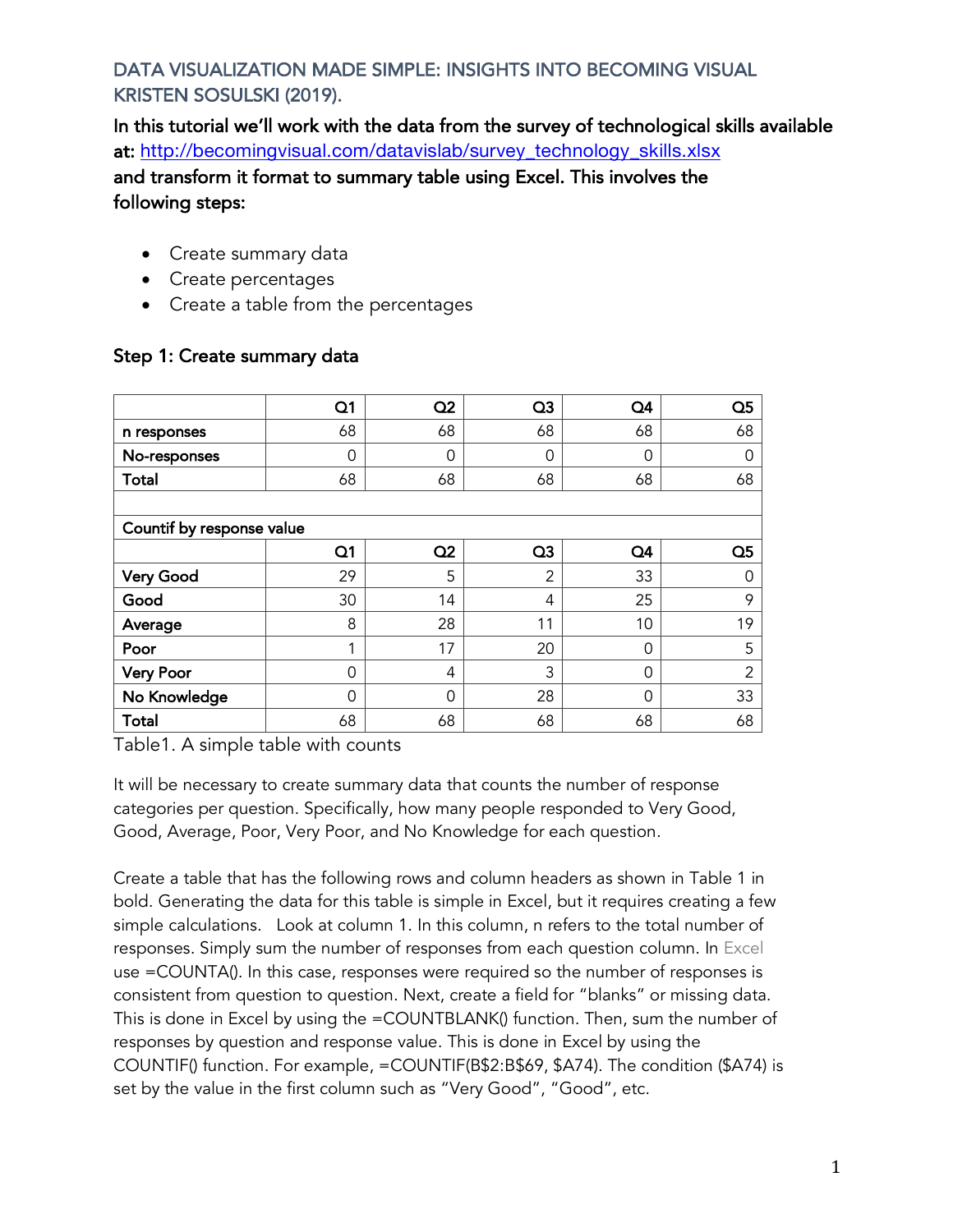#### Step 2: Convert to percentages

After creating the summary table, create a copy of that table to create another table. Then, convert each value to a percentage. Simple take the number of responses by subcategory ( $Q1$ : Very Good = 29) and divide by the total number of responses for that question ( $Q1$ : Total = 68) 29/68 = .4265 and change the number format to a percentage by multiplying by 100.

For example, =(B74/B\$80) \* 100. Then, round to one or two decimal places, see Table 2.

| Percentages by<br>subgroup | Q1     | Q <sub>2</sub> | Q3     | Q4     | $\Omega$ 5 |
|----------------------------|--------|----------------|--------|--------|------------|
| <b>Very Good</b>           | 42.6%  | 7.4%           | 2.9%   | 48.5%  | $0.0\%$    |
| Good                       | 44.1%  | 20.6%          | 5.9%   | 36.8%  | 13.2%      |
| Average                    | 11.8%  | 41.2%          | 16.2%  | 14.7%  | 27.9%      |
| Poor                       | 1.5%   | 25.0%          | 29.4%  | 0.0%   | 7.4%       |
| <b>Very Poor</b>           | 0.0%   | 5.9%           | 4.4%   | 0.0%   | 2.9%       |
| No Knowledge               | 0.0%   | 0.0%           | 41.2%  | 0.0%   | 48.5%      |
| <b>Total</b>               | 100.0% | 100.0%         | 100.0% | 100.0% | 100.0%     |

Table 2. Data converted to percentages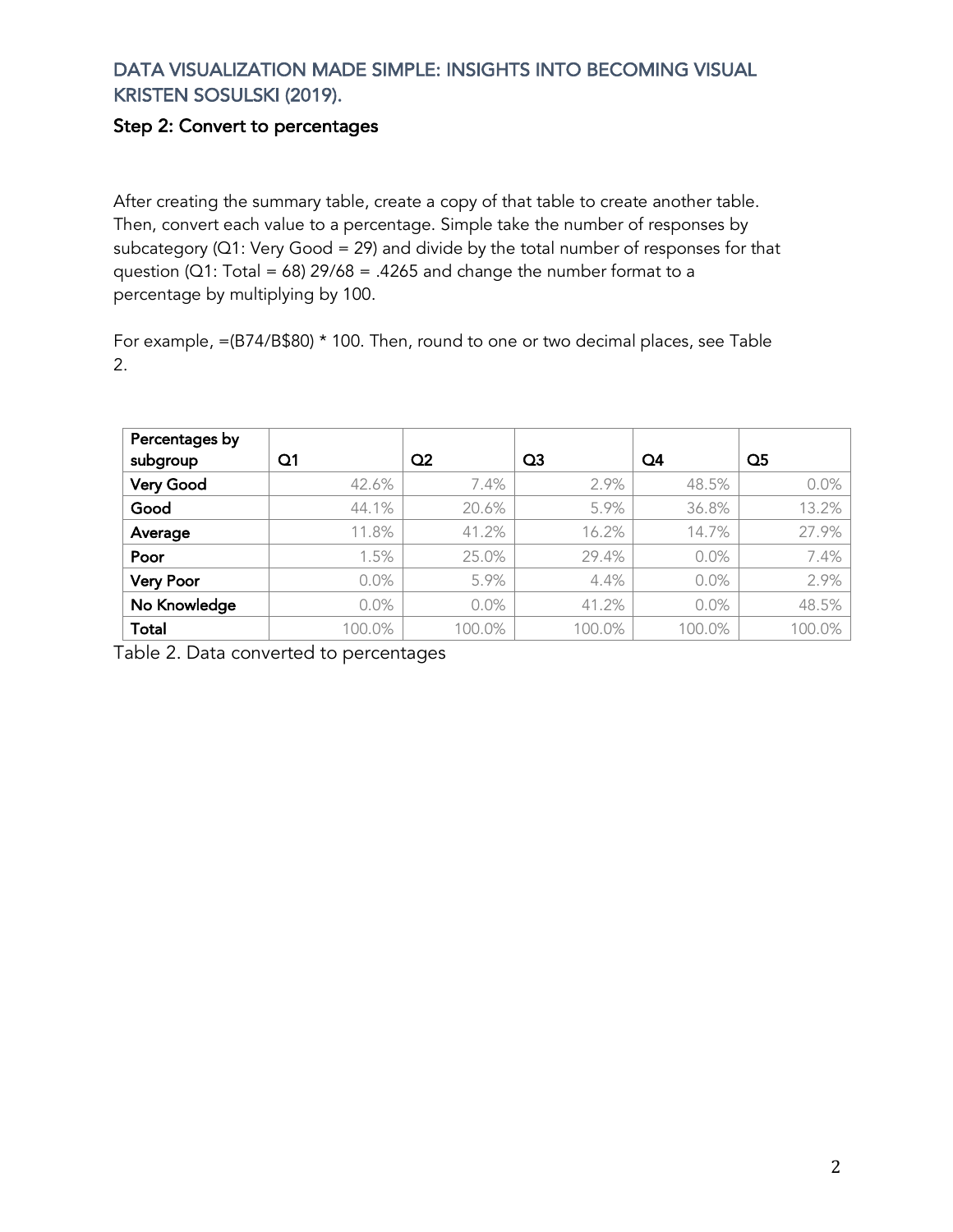### Step 3: Create a table

Finally, create a table where the first column is the question and second through sixth columns are for the responses options for each question, see Table 3.

To fill in the data for each question, the data needs to be transposed. The values for each question are stored in columns rather than rows. Transposition can easily be done in Excel by selecting the values and using the PASTE SPECIAL > Select values > transpose. See screen shot in Figure 1.

|                 | Very   |        |         |       | Very   | No        |        |
|-----------------|--------|--------|---------|-------|--------|-----------|--------|
| Question        | Good   | Good   | Average | Poor  | Poor   | Knowledge | Total  |
| Q1.             |        |        |         | 1.47  |        |           | 100.00 |
| <b>Excel</b>    | 42.65% | 44.12% | 11.76%  | %     | 0.00%  | 0.00%     | %      |
| Q2.             |        |        |         | 25.00 |        |           | 100.00 |
| <b>Tableau</b>  | 7.35%  | 20.59% | 41.18%  | %     | 5.88%  | 0.00%     | %      |
| Q3.             |        |        |         |       |        |           |        |
| Photosho        |        |        |         | 29.41 |        |           | 100.00 |
| p               | 2.94%  | 5.88%  | 16.18%  | %     | 4.41%  | 41.18%    | %      |
| Q4.             |        |        |         |       |        |           |        |
| <b>PowerPoi</b> |        |        |         | 0.00  |        |           | 100.00 |
| nt              | 48.53% | 36.76% | 14.71%  | %     | 0.00%  | 0.00%     | %      |
| Q5.             |        |        |         |       |        |           |        |
| Google          |        |        |         | 7.35  |        |           | 100.00 |
| Charts          | 0.00%  | 13.24% | 27.94%  | $\%$  | 2.94%  | 48.53%    | %      |
| Q6.             |        |        |         |       |        |           |        |
| JavaScrip       |        |        |         | 16.18 |        |           | 100.00 |
| t               | 0.00%  | 2.94%  | 11.76%  | %     | 11.76% | 57.35%    | %      |
| Q7.             |        |        |         | 14.71 |        |           | 100.00 |
| <b>HTML</b>     | 1.47%  | 5.88%  | 20.59%  | %     | 14.71% | 42.65%    | %      |
|                 |        |        |         | 19.12 |        |           | 100.00 |
| Q8. CSS         | 0.00%  | 5.88%  | 11.76%  | %     | 7.35%  | 55.88%    | %      |
|                 |        |        |         | 7.35  |        |           | 100.00 |
| Q9.R            | 1.47%  | 23.53% | 64.71%  | %     | 2.94%  | 0.00%     | %      |
| $Q$ 10.         |        |        |         | 38.24 |        |           | 100.00 |
| Python          | 1.47%  | 8.82%  | 27.94%  | $\%$  | 23.53% | 0.00%     | $\%$   |

Table 3. Transposed table